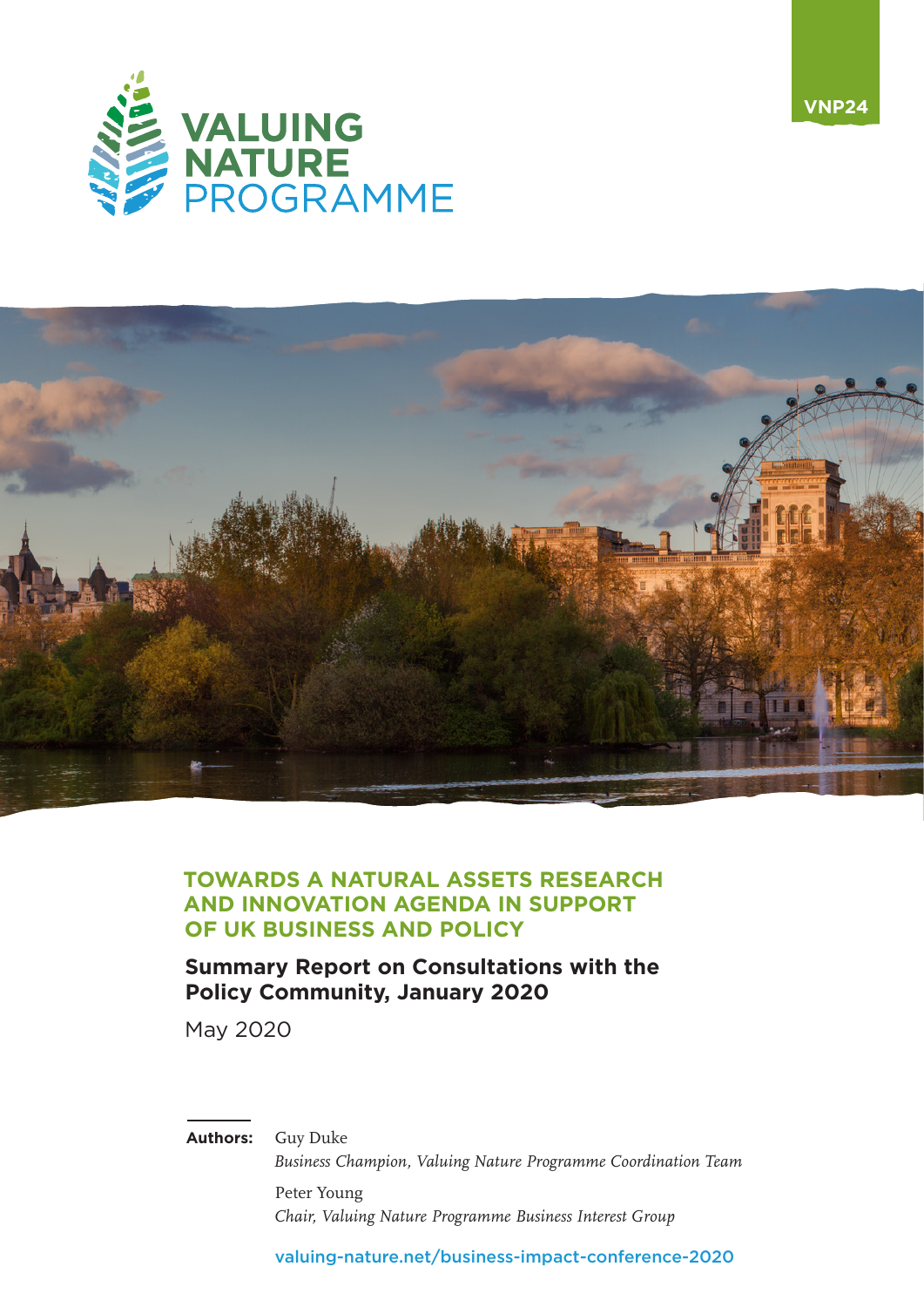#### **TOWARDS A NATURAL ASSETS RESEARCH AND INNOVATION AGENDA IN SUPPORT OF UK BUSINESS AND POLICY**

**Summary Report on Consultations with the Policy Community, January 2020**

*Suggested citation:* Duke, G.,Young, P. (2020) *Towards a Natural Assets Research and Innovation Agenda in support of UK Business and Policy. Summary Report on Consultations with the Policy Community.* Valuing Nature Programme, UK Centre for Ecology & Hydrology, Wallingford.

The text is available under the Creative Commons Attribution-ShareAlike 4.0 International License (CC BY-SA 4.0)

# **Contents**

|                  |                                                                                               | <b>EXECUTIVE SUMMARY</b><br>3                                                         |  |  |
|------------------|-----------------------------------------------------------------------------------------------|---------------------------------------------------------------------------------------|--|--|
| 1.               |                                                                                               | 4                                                                                     |  |  |
|                  | 1.1                                                                                           | Scope of this report<br>4                                                             |  |  |
|                  | 1.2                                                                                           | 4                                                                                     |  |  |
|                  | 1.3                                                                                           | Consultation questions 5                                                              |  |  |
|                  | 1.4                                                                                           | Categories of R&I need<br>5                                                           |  |  |
|                  | 1.5                                                                                           | Follow-on work<br>6                                                                   |  |  |
| 2.               | <b>POLICY WITH WHICH TO</b><br>ALIGN NATURAL ASSETS R&I  7                                    |                                                                                       |  |  |
| $\overline{3}$ . | <b>EXTENT TO WHICH R&amp;I NEEDS</b><br>OF BUSINESS RESONATE WITH<br>THE POLICY COMMUNITY  10 |                                                                                       |  |  |
| 4.               |                                                                                               | <b>APPETITE FOR COLLABORATION</b><br>ON THE EMERGING NATURAL<br>ASSETS R&I AGENDA  15 |  |  |
| 5.               |                                                                                               | <b>CONCLUSIONS CONCLUSIONS</b>                                                        |  |  |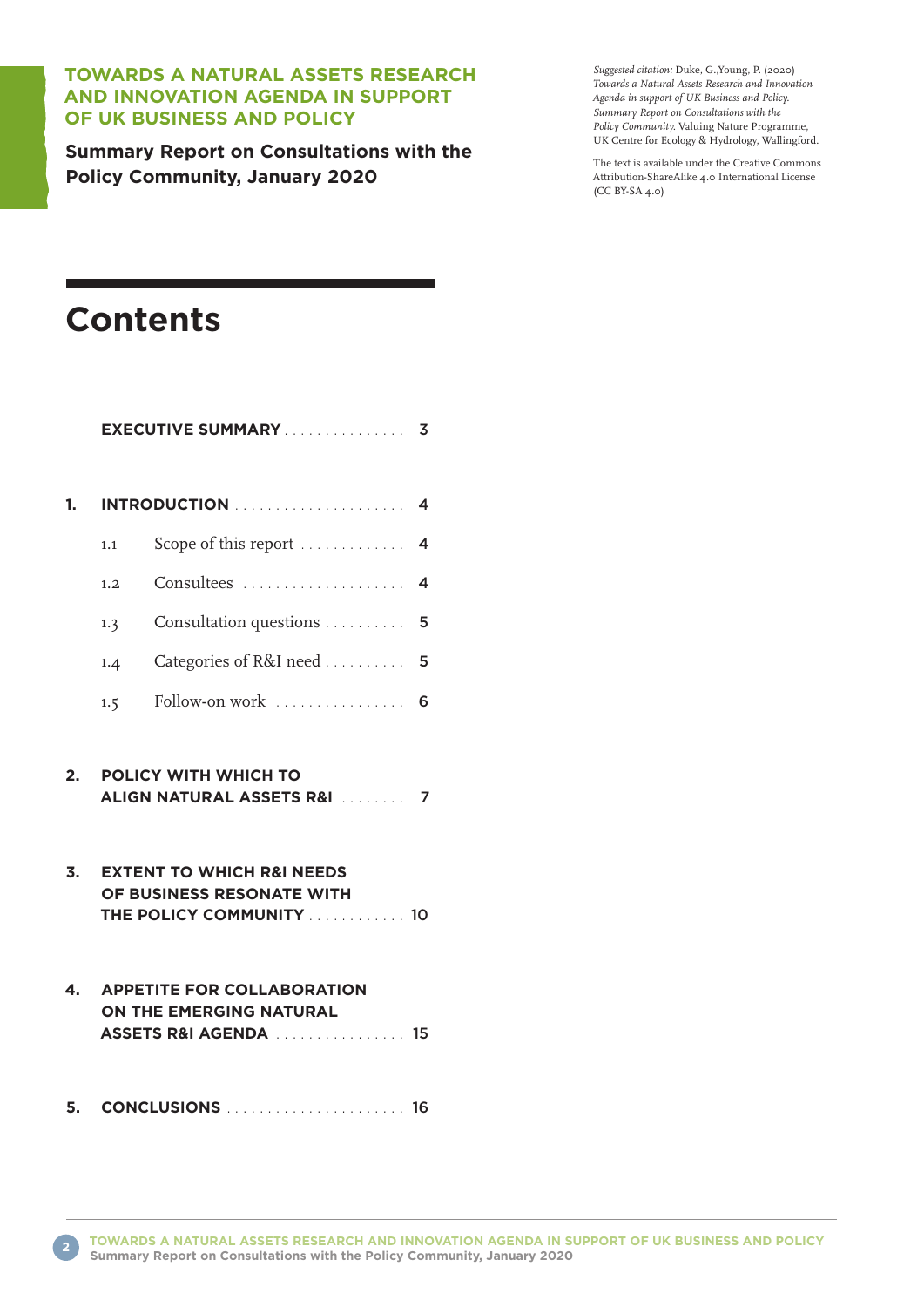# **EXECUTIVE SUMMARY**

- **1.** This report provides a concise overview of findings from consultations with the policy community on an emerging *Natural Assets Research and Innovation Agenda in Support of Business (Natural Assets R&I Agenda).*1
- **2.** The consultations were based on previous work including 3 sector round tables (infrastructure, land management, insurance / financial services) and a crosssector Analysis and Options paper.
- **3.** 27 consultation calls were held with key policy organisations and a small number of other organisations of relevance to natural assets including central Government departments, devolved administrations, arms-length bodies, relevant committees/ commissions, and some other relevant bodies.
- **4.** Consultees were asked:
	- What are the key policies / direction of travel with which a *Natural Assets R&I Agenda*  should align?
	- Do the expressed R&I needs of business (see 1.4) resonate for the policy community?
	- What appetite is there in the policy community to collaborate on the emerging *Natural Assets R&I Agenda?*
- **5.** The findings show:
	- Strong alignment of the emerging *Natural Assets R&I Agenda* with current policy and the direction of policy travel.
	- Strong resonance for the policy community of the R&I needs identified by business.
	- Strong appetite across the policy community to engage in the emerging *Natural Assets R&I Agenda.*
- **6.** The outcomes from this policy consultation, will feed in to ongoing work towards implementation of a prioritised *Natural Assets R&I Agenda.*

1 The term 'natural assets' is taken here to incorporate the concepts of natural capital (stocks), ecosystem services (flows) and biodiversity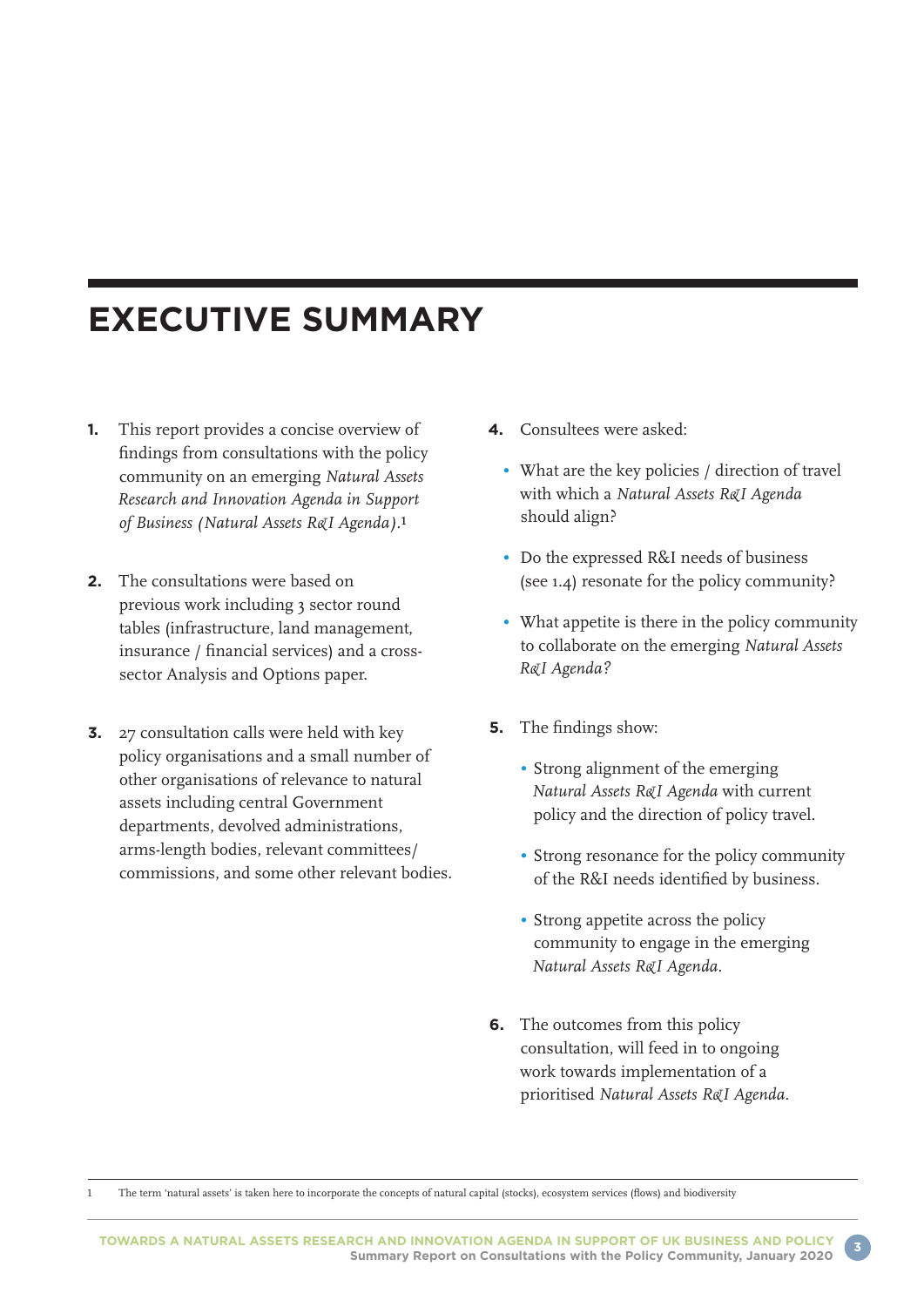# **1. INTRODUCTION**

### **1.1 Scope of this report**

This report provides a concise overview of findings from consultations with the policy community on an emerging *Natural Assets Research and Innovation Agenda in Support of Business (Natural Assets R&I Agenda).*<sup>2</sup>

Consultations were conducted by the authors, by phone, in January 2020, based on the findings of considerable previous work focused on the development of this *Natural Assets R&I Agenda,* involving:

- **Three sector Round Tables <sup>3</sup>** with the infrastructure, land management and insurance / financial services sectors, each of which considered:
	- current activity by businesses in terms of uptake of R&I output related to natural assets in business decision-making;
	- drivers for this activity;
	- barriers to greater uptake;
	- research and innovation needs.
- **An Analysis & Options paper,** *Towards a Natural Assets Research and Innovation Agenda in Support of UK Business and Policy: Focusing on the Infrastructure, Land Management and Insurance/Financial Services Sectors*4 – which provides a cross-sector analysis of the findings of the Round Tables, exploring commonalities and differences in terms of current activity, drivers, barriers and R&I needs, reviewing current relevant R&I, and assessing delivery options for the identified R&I needs.

### **1.2 Consultees**

27 consultation calls, typically of one hour, were held with key policy organisations and a small number of other organisations of relevance to natural assets (33 representatives from a total of 20 organisations consulted). Organisations were selected for consultation on the basis of their responsibility for the development and/or implementation of key policies of relevance to natural assets, and/or their advisory role in this regard. The organisations consulted with were as follows:

- **Central government** Department for Environment, Food & Rural Affairs, Department for Business, Energy & Industrial Strategy, HM Treasury (including the Dasgupta Review Team), Ministry of Housing, Communities and Local Government, Office for National Statistics.
- **Devolved government** Scottish Government, Welsh Government.

2 The term 'natural assets' is taken here to incorporate the concepts of natural capital (stocks), ecosystem services (flows) and biodiversity.

3 Round Table reports: <https://valuing-nature.net/business-round-tables>

**TOWARDS A NATURAL ASSETS RESEARCH AND INNOVATION AGENDA IN SUPPORT OF UK BUSINESS AND POLICY Summary Report on Consultations with the Policy Community, January 2020 <sup>4</sup>**

<sup>4</sup> Analysis and Options paper: <https://valuing-nature.net/business-round-tables>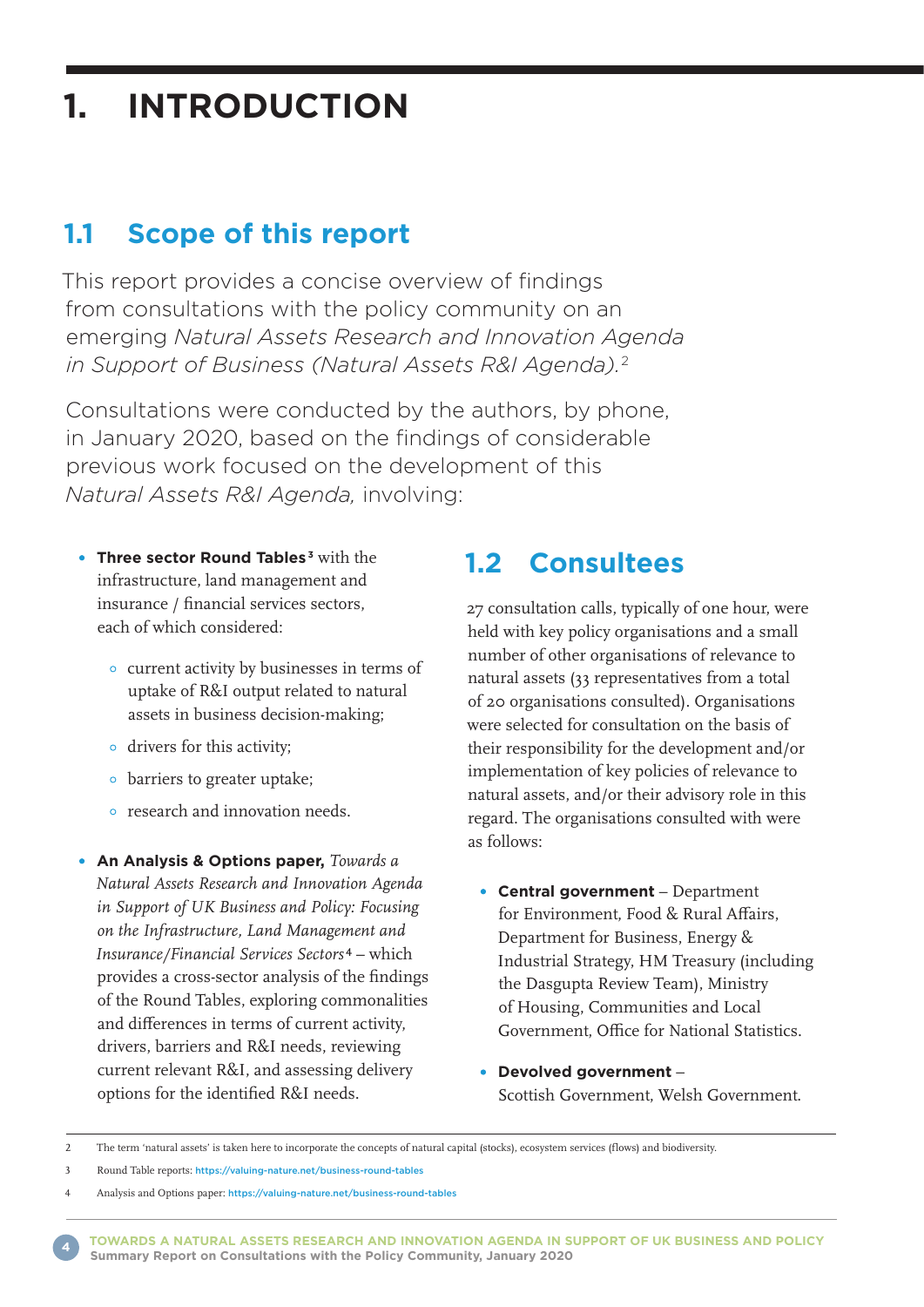- **Arms-length bodies** Natural England, Environment Agency, Scottish Natural Heritage, Natural Resources Wales, Joint Nature Conservation Committee
- **Committees/Commissions** Natural Capital Committee, Adaptation Committee of the Committee on Climate Change, Royal Commission on Food, Farming & Countryside, Infrastructure Commission.
- **Other relevant bodies consulted** – Green Finance Institute, UK Water Industry Research, Cambridge Institute for Sustainability Leadership, Capitals Coalition.

Consultations were conducted by the lead author who was joined on a number of calls by the coauthor. The work was funded by NERC through the Valuing Nature Programme.

## **1.3 Consultation questions**

The following questions were addressed on each call:

- 1. What are the key policies / direction of travel with which a *Natural Assets R&I Agenda* should align?
- 2. Do the expressed R&I needs of business (see 1.4) resonate for the policy community?
- 3. What appetite is there in the policy community to collaborate on the emerging *Natural Assets R&I Agenda?*

## **1.4 Categories of R&I need**

The *Analysis and Options* paper identified a general need for better focusing of natural assets R&I on business and policy needs. This requires:

- suitably-framed R&I funding instruments;
- increased investment in the co-creation of R&I relating to natural assets;
- appropriate partnership between business and academia in R&I proposals;
- appropriate representation of business and academia on proposal evaluation panels; and
- co-direction by business with academia of funded R&I programmes/projects, so outputs meet business needs and are framed through a business lens.

There is also a need to better broker interaction across academia, business and policy in this complex, multi-disciplinary, multi-sector space.

Beyond this general need, the *Analysis and Options* paper identified 7 broad categories of R&I need. which can be summarised as follows:

- 1. **Basic research on natural assets** to underpin measurement and valuation.
- 2. **Data for business** including: assessing data needs and provision; making existing data accessible and usable; filling key data gaps; data quality assurance and enhanced long-term monitoring, including through remote sensing.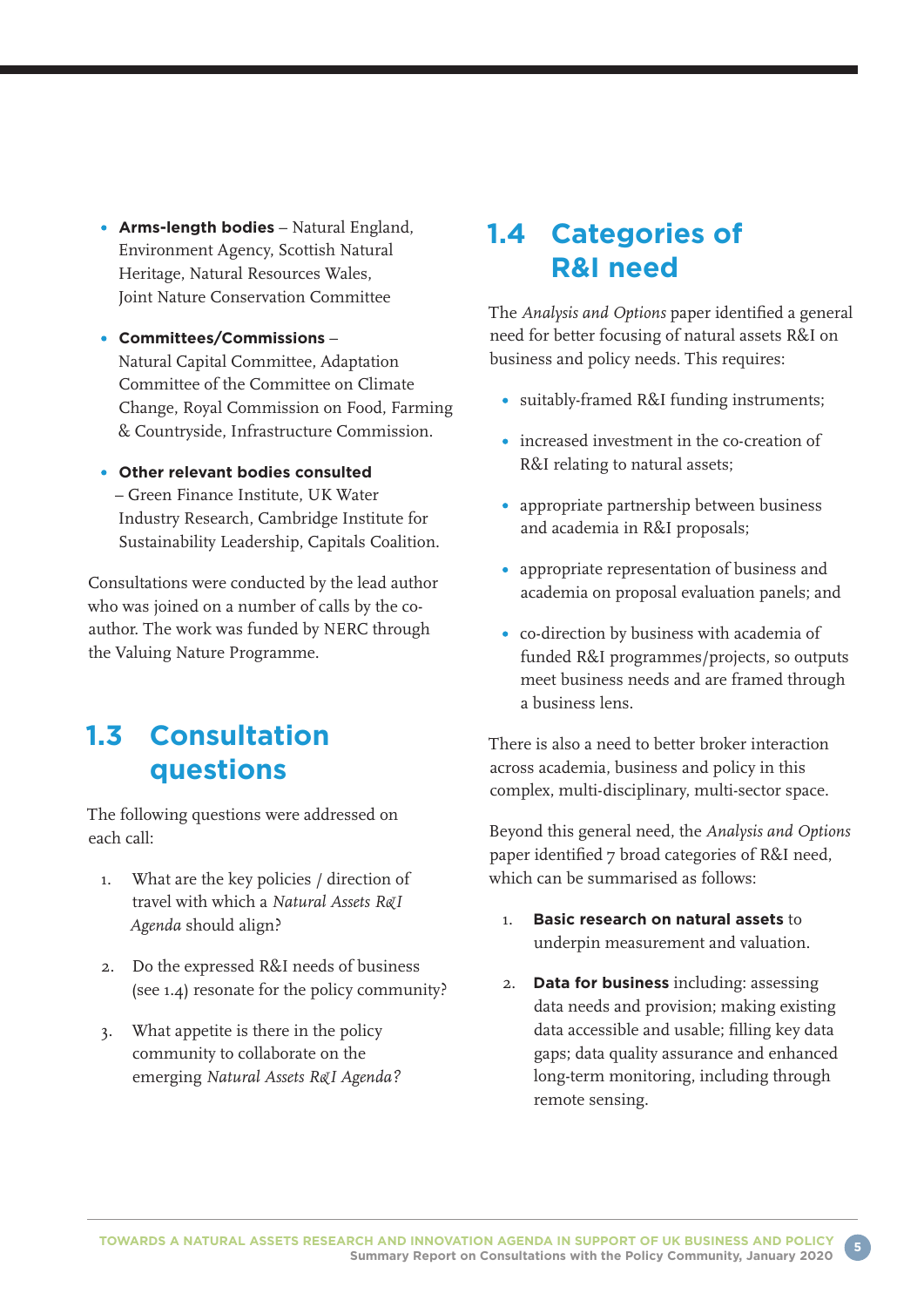- 3. **Frameworks, standards, models, metrics and other tools for business,** including: developing coherent frameworks and standards; consolidating and validating methods, metrics and tools; developing new methods, metrics and tools; and developing natural capital accounting to better define boundaries, address ecological connectivity, etc.
- 4. **Pilots, demonstration, scaling of new business models and solutions** including: scaling uptake of natural capital thinking by business, piloting and demonstrating at catchment and regional scales; meeting sector specific needs, e.g. relating to natural asset enhancement through the UK National Infrastructure and Construction Pipeline and trials for post-Brexit agri-environment payments for public goods, developing a natural assets farm advisory service, and building understanding on how to incentivise good land stewardship.
- 5. **Developing natural asset markets, and stimulating investment in business solutions,** including: regulation and policy for markets that value and enhance nature; accelerating investment in natural assets; markets for soil natural assets; linking to commercial value; leakage effect; ethics and risks of monetising and trading natural assets.
- 6. **Assessing risks and resilience in relation to natural assets,** including: materiality; linking risk with impact assessments; links between physical and transition risks; stranded assets related to natural capital; and understanding how natural assets deliver business resilience to climate change.

7. **Knowledge exchange, training and capacity-building** including: training and capacity-building for academics/ professionals in relation to measuring and valuing natural assets for business; knowledge exchange (including research output, practical application experience, developing a knowledge hub); and raising awareness and understanding (e.g. common language on natural assets for making business cases, and raising public awareness and shifting public opinion on the importance of natural assets).

### **1.5 Follow-on work**

The policy consultations were followed by two further events:

- **A cross-sector workshop** *'Towards a Natural Assets R&I Agenda in Support of Business and Policy'* (The Royal Society, London, 12 February 2020)
- **A conference** *'Valuing Nature Research and Innovation in Support of Business'* (The Royal Society, London, 21 February 2020)

The aim of the workshop was to bring together representatives from the three business sectors previously engaged (infrastructure, land management, insurance / financial services) with academia, the public sector and third sector, to further test the opportunity for, and to articulate, this emerging *Natural Assets R&I Agenda.*

The aim of the conference was to showcase business impact work under the Valuing Nature Programme, share this emerging *Natural Assets R&I Agenda* with a broader community of businesses, public sector, third sector and academia, and further validate and elaborate this emerging *Natural Assets R&I Agenda.*

A separate report on these two events is available, which provides main themes from the conference keynote addresses, and output from breakout sessions at the two events.<sup>5</sup>

<sup>5</sup> *Towards a Natural Assets Research and Innovation Agenda in support of UK Business and Policy.*

Report on the Workshop and Conference of February 2020: <https://valuing-nature.net/business-impact-conference-2020>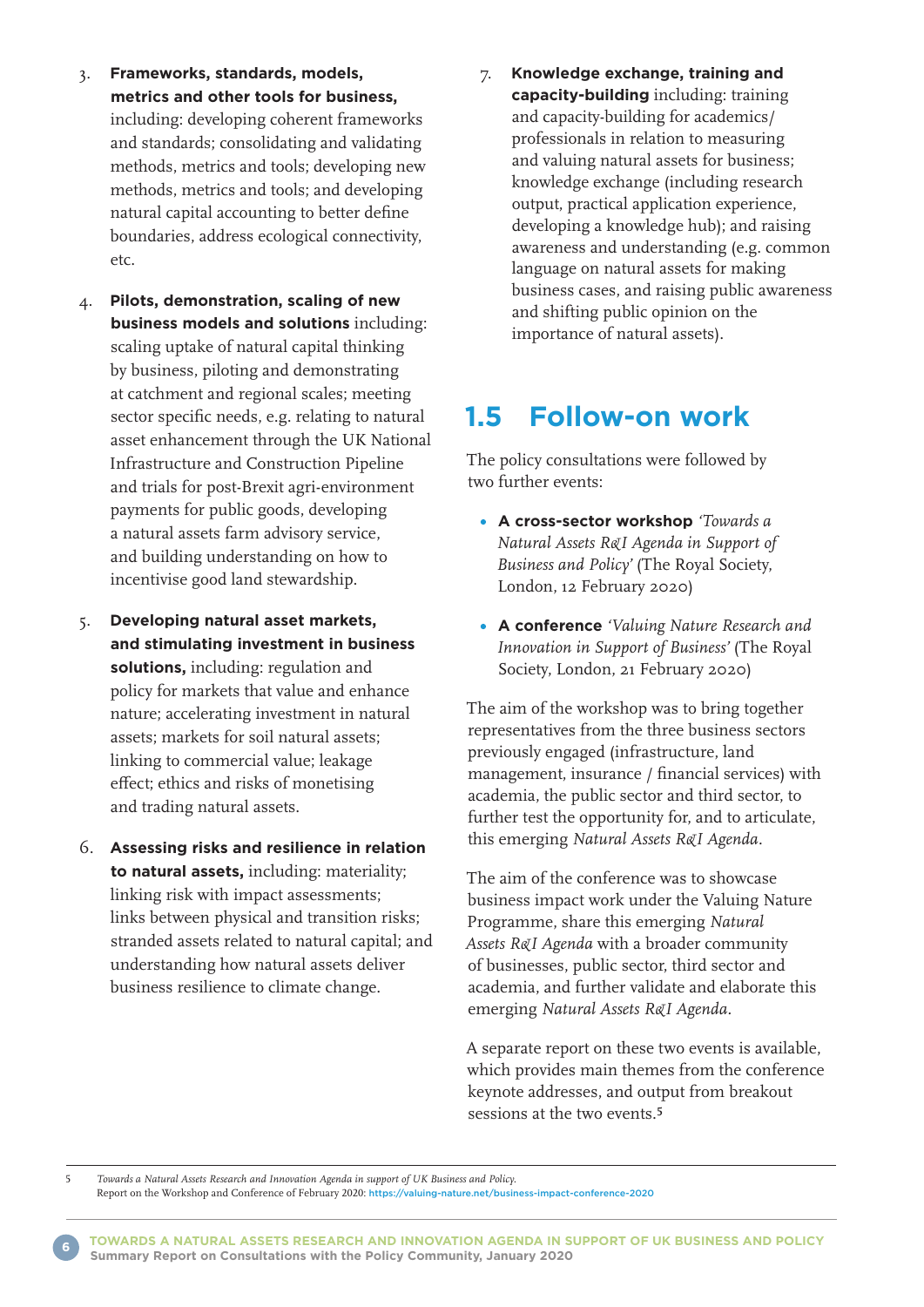# **2. POLICY WITH WHICH TO ALIGN NATURAL ASSETS R&I**

In response to the question, **'What are the key policies** / direction of travel with which a Natural Assets R&I Agenda in Support of Business should align?' the following policies and direction of policy travel were highlighted by the policy community:

### **Climate policy**

- **Climate change mitigation UK net zero target <sup>6</sup>**
	- The UK is on track for carbon budget 3 (2018-22) but carbon budgets 4 and 5 (2023-2032) will be more challenging (80% target). Net zero means **all sectors need to engage in mitigating emissions.** This implies significant change in **land management to sequester carbon,** e.g. through woodland creation, peatland restoration, regenerative agriculture to restore soil carbon.
	- Government will be looking to **extend the carbon market** to more sectors, give stronger price signals, provide more certainty on revenue streams and catalyse longer-term investments for carbon sequestration.
	- **Climate Change Committee guidance** on net zero is expected by late 2020 and there may be related Government announcements at UNFCCC COP26 (now postponed to 2021).
- **Climate-related regulatory drivers** focused on risk: (1) Bank of England's Prudential Regulatory Authority Supervisory Statement 3/197, (2) signals from EU and central banks on regulating green and brown capital differently, (3) Task Force on Climate-related Financial Disclosure (TCFD).
- **Climate change adaptation** including recommendations of the Adaptation Committee of the Committee on Climate Change, Coalition for Climate-Resilient Investment (CCRI) work on standards, Green Finance Institute (GFI) work on finance for climate resilient infrastructure, GFI/Global Resource Initiative8 work on climate-resilient supply chains. Nature-based solutions (NbS) are increasingly a part of the adaptation agenda, both for climate-resilience and for nature.

Global Resource Initiative Taskforce – Final Recommendations Report 2020: <https://www.gov.uk/government/publications/global-resource-initiative-taskforce>

<sup>6</sup> UK regulations: the Climate Change Act: <https://www.theccc.org.uk/tackling-climate-change/the-legal-landscape/the-climate-change-act/>

<sup>7</sup> Bank of England, Supervisory Statement 3/19: [https://www.bankofengland.co.uk/prudential-regulation/publication/2019/enhancing-banks-and-insurers](https://www.bankofengland.co.uk/prudential-regulation/publication/2019/enhancing-banks-and-insurers-approaches-to-managing-the-financial-risks-from-climate-change-ss)[approaches-to-managing-the-financial-risks-from-climate-change-ss](https://www.bankofengland.co.uk/prudential-regulation/publication/2019/enhancing-banks-and-insurers-approaches-to-managing-the-financial-risks-from-climate-change-ss)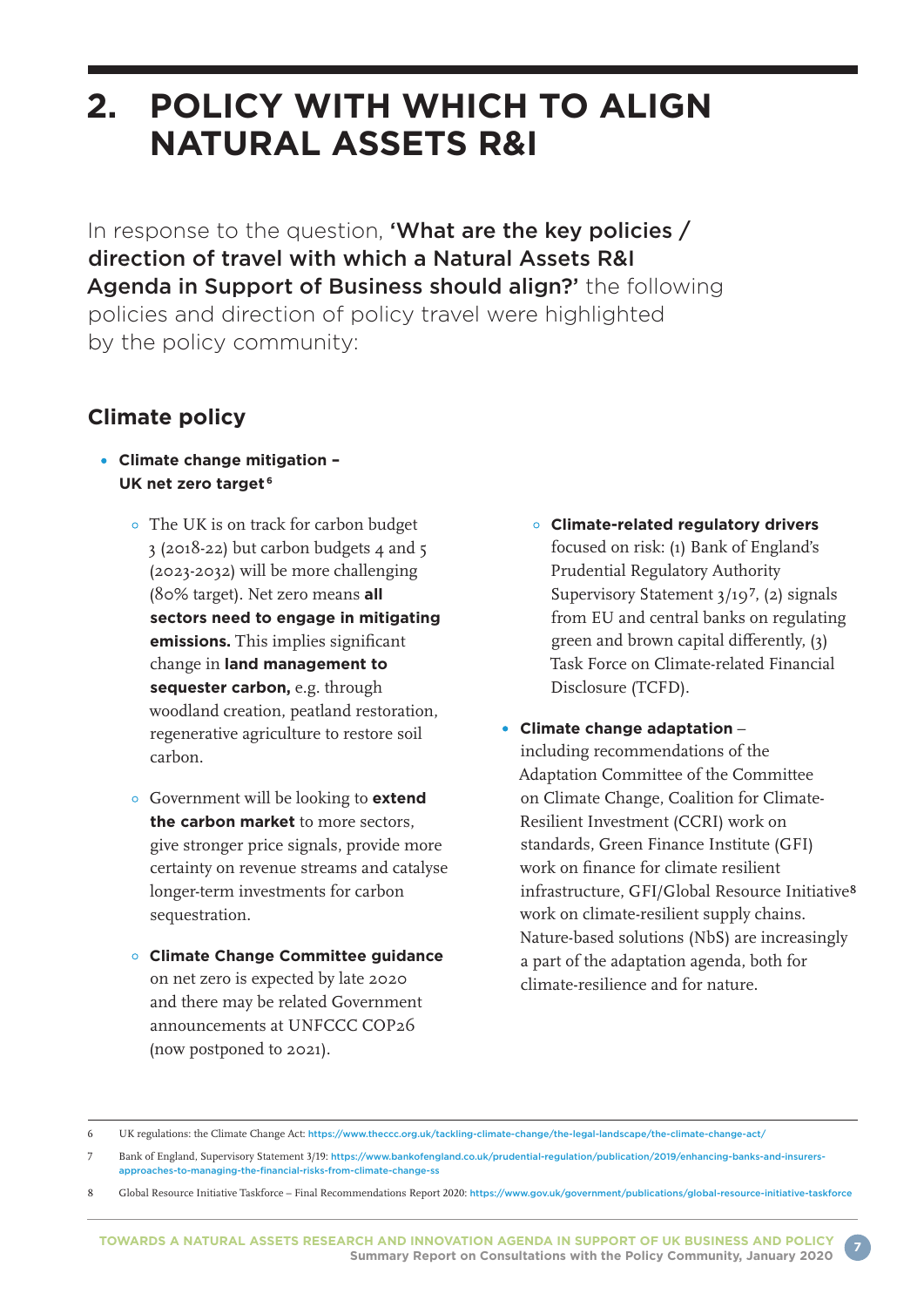#### **Natural Environment policy**

- **The 25 Year Environment Plan** (25YEP)<sup>9</sup> has a strong focus on enhancing natural assets ('natural capital') and the flow of ecosystem services. Its provisions are to be enshrined in law through the proposed **Environment Bill<sup>10</sup>** – including for water resource management, mandatory biodiversity gain (for developments falling under the Town & Country Planning Act<sup>11</sup>), a new Office for Environmental Protection,12 Local Nature Recovery Strategies and Conservation Covenants. Linked to Environment Bill provisions for water resource management, the new **OFWAT Strategy13** focuses on sustainable solutions.
- The **Scotland Programme for Government 2019-2014** has a strong focus on increasing green space for people. A range of natural assets related policy initiatives in Scotland include work on a Natural Capital Asset Index, a 'Green New Deal' and a  $f_3$  bn investment in a Green Investment Portfolio15 to attract green finance in support of Scotland's carbon net zero by 2045 target.
- The **Well-being of Future Generations**  Act (Wales) 2015<sup>16</sup> together with **Environment (Wales) Act 2016** set a wide range of goals relating to natural assets (Wales uses the term 'natural resources') and confer a duty on public authorities to maintain and enhance biodiversity and enhance resilience of ecosystems when considering planning applications.
- Work towards the **Convention on Biological Diversity post-2020 targets<sup>17</sup> and the** 2019 **International Panel on Biodiversity**  and Ecosystem Services (IPBES) Report<sup>18</sup> are increasing Government recognition of the ecological crisis and the need for 'transformational change.'
- The **Dasgupta Review on The Economics of Biodiversity19**, due to report in late 2020, may change thinking in HM Treasury and Treasuries worldwide, and help to make biodiversity more tangible as a natural asset.

9 25 Year Environment Plan: <https://www.gov.uk/government/publications/25-year-environment-plan>

- 11 Defra (2019) *Net gain. Summary of responses and government response.* [https://assets.publishing.service.gov.uk/government/uploads/system/uploads/attachment\\_data/file/819823/net-gain-consult-sum-resp.pdf](https://assets.publishing.service.gov.uk/government/uploads/system/uploads/attachment_data/file/819823/net-gain-consult-sum-resp.pdf)
- 12 Environmental governance factsheet (Parts 1&2): <https://www.gov.uk/government/publications/environment-bill-2020/10-march-2020-environmental-governance-factsheet-parts-1-and-2>
- 13 Ofwat (2019) *Time to act, together: our strategy.* <https://www.ofwat.gov.uk/about-us/our-strategy/>
- 14 *Protecting Scotland's Future: the Government's Programme for Scotland 2019–2020:*  <https://www.gov.scot/publications/protecting-scotlands-future-governments-programme-scotland-2019-20>
- 15 Scotland's Green Investment Portfolio: call for projects: <https://www.gov.scot/publications/scotlands-green-investment-portfolio-call-projects>
- 16 Well-being of Future Generations Act (Wales) 2015: <https://futuregenerations.wales/wp-content/uploads/2017/02/150623-guide-to-the-fg-act-en.pdf>
- 17 Preparations for the Post-2020 Biodiversity Framework: <https://www.cbd.int/conferences/post2020>
- 18 IPBES (2019) *IPBES Global Assessment Report on Biodiversty and Ecosystem Services:* <https://ipbes.net/global-assessment>
- 19 The Economics of Biodiversity: the Dasgupta Review: <https://www.gov.uk/government/collections/the-economics-of-biodiversity-the-dasgupta-review> Interim Report: <https://www.gov.uk/government/publications/interim-report-the-dasgupta-review-independent-review-on-the-economics-of-biodiversity>

<sup>10</sup> UK Parliament: Environment Bill: <https://services.parliament.uk/Bills/2019-21/environment.html>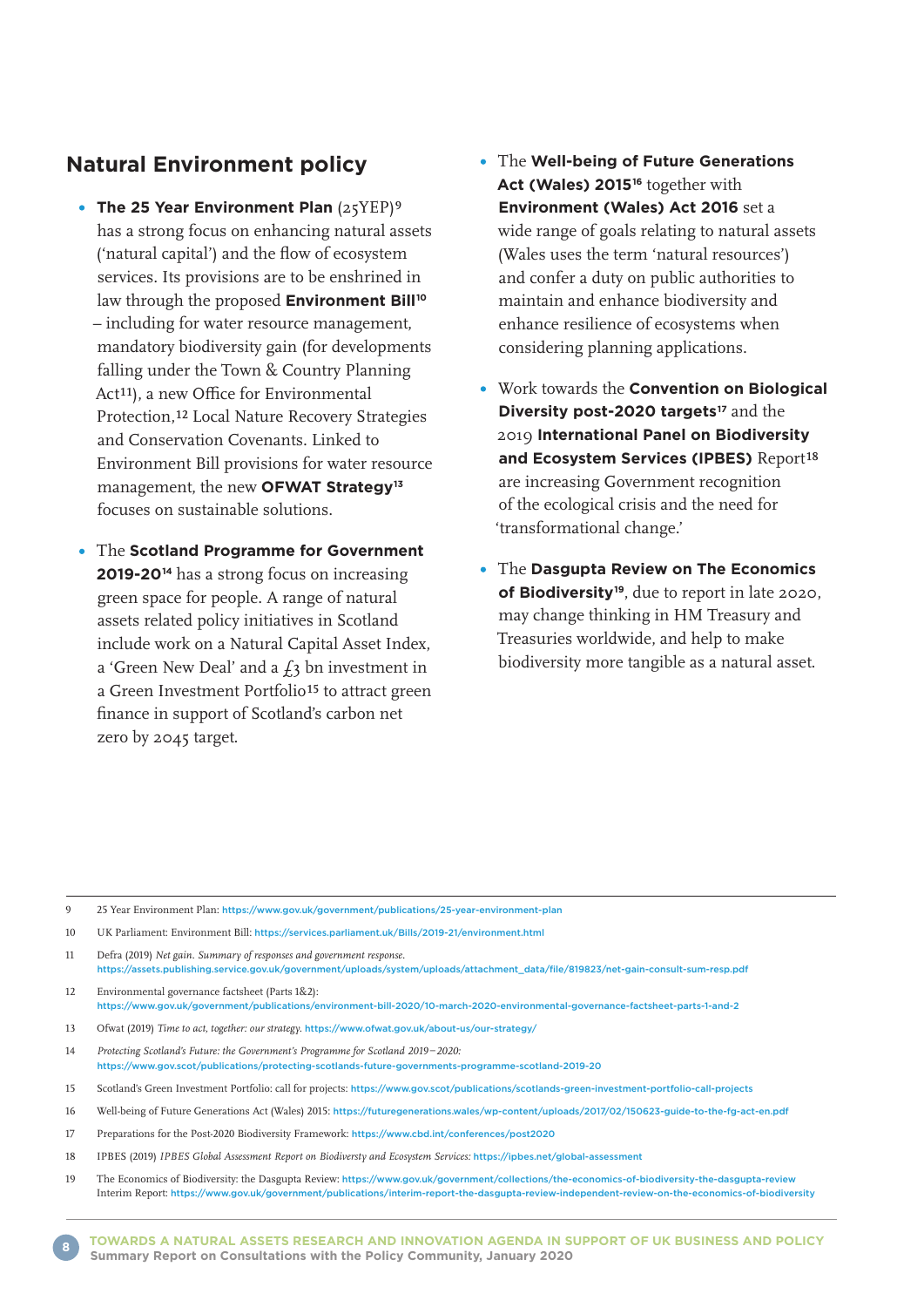#### **Agriculture**

- **Proposed Agriculture Bill<sup>20</sup> and proposed Agriculture Bill (Scotland)21** – including provision for a new Environmental Land Management System22 of public payment for public goods. This concept has also permeated Welsh Government.
- **General trends in agriculture** including a shift from input-driven food production to regenerative agriculture based on agroecological principles and multi-purpose land management, with a balance between land sparing and land sharing.

#### **Green finance, environmental accounting, reporting and disclosure, environmental markets**

- **Green Finance Strategy,<sup>23</sup> which aims** to stimulate 'greening finance' (e.g. emergence of sustainability-linked loans, EU and Central banks moving to differentiate regulation of green and brown capital) and 'financing green' (e.g. through innovative blended finance instruments), both in the UK and internationally.
- The **Beyond GDP agenda24** and **environmental economic accounting** – including the development of national natural capital accounts in England and Scotland and support for corporate natural capital accounting and related standards.
- Government (central and devolved) support for and interest in **corporate environmental and natural capital accounting** and related reporting and disclosure – e.g. EU work on environmental Generally Accepted Accounting Principles (eGAAP), EU Taxonomy for green finance, interest in a natural capital equivalent of the TCFD.
- A general trend towards emergence of **new environmental markets** – including around mandatory biodiversity gain, but also other natural assets offset markets arising from corporate natural capital accounting, reporting and disclosure.

### **Other policy**

- **House-building target** of >1 million homes over the course of this Parliament, focus on building the right homes in the right places. Government is interested to optimize housing location/design in relation to natural assets.
- Increasing interest in **nature's role in resilience of national infrastructure.25**

<sup>20</sup> UK Parliament: Agriculture Bill 2019 – 2021: <https://services.parliament.uk/bills/2019-21/agriculture.html>

<sup>21</sup> Agriculture (Retained EU Law and Data) (Scotland) Bill: <https://beta.parliament.scot/bills/agriculture-retained-eu-law-and-data-scotland-bill>

<sup>22</sup> Defra *Environmental Land Management: Policy Discussion Document:* (Feb 2020): [https://consult.defra.gov.uk/elm/elmpolicyconsultation/supporting\\_documents/elmdiscussiondocument20200225a%20002.pdf](https://consult.defra.gov.uk/elm/elmpolicyconsultation/supporting_documents/elmdiscussiondocument20200225a%20002.pdf)

<sup>23</sup> Green Finance Strategy: <https://www.gov.uk/government/publications/green-finance-strategy>

<sup>24</sup> European Commission – Beyond GDP: [https://ec.europa.eu/environment/beyond\\_gdp/index\\_en.html](https://ec.europa.eu/environment/beyond_gdp/index_en.html)

<sup>25</sup> National Infrastructure Commission: Resilience Study: <https://www.nic.org.uk/our-work/resilience/>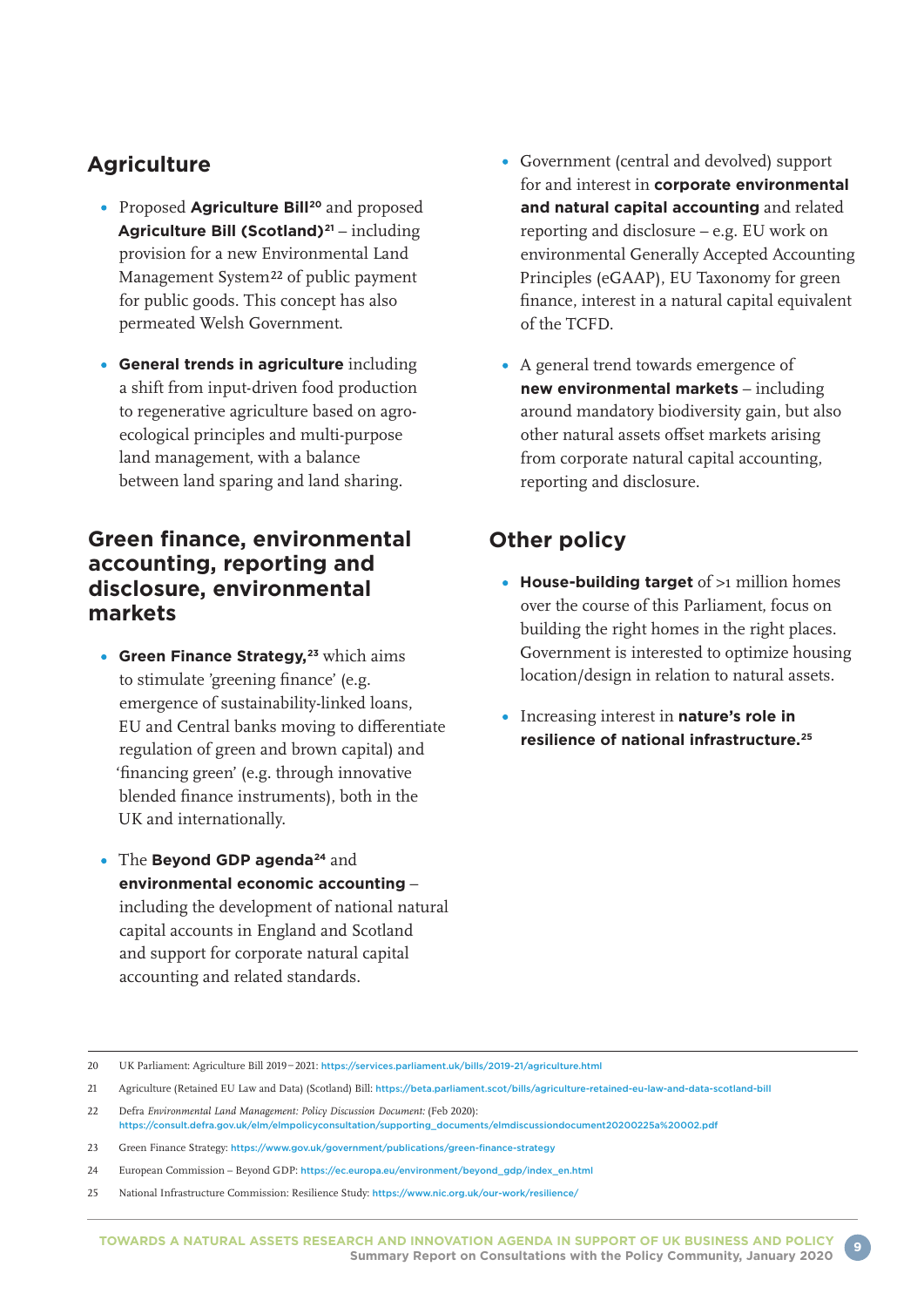## **3. EXTENT TO WHICH R&I NEEDS OF BUSINESS RESONATE WITH THE POLICY COMMUNITY**

In response to the question, 'Do the expressed R&I needs of business resonate for the policy community?' the main points made by the policy community were as follows:

### **General points**

- In general, all seven categories of R&I needs expressed by business resonate strongly with most policy players, with specific needs resonating more or less strongly depending on the focus of each policy player. But there is a need to prioritise, and tackle needs in a joined up way to deliver a truly transformational *Natural Assets R&I Agenda.*
- Many in the policy community stressed the value of co-creation of the emerging *Natural Assets R&I Agenda* with business, of maintaining a collaborative approach between business, policy and academia throughout the R&I process and of translation/application of R&I output for business uptake.
- R&I needs to start from where business is, not where it should be. There's plenty of academic work on the problems and the destination, the challenge is the road in between – businesses are locked into a system, difficult to escape unless through the lens of risk and opportunity.
- The main need is for close-to-market R&I this may mean quite transactional, short and near-term R&I. There is a need for highly targeted approaches for early wins.
- The *Natural Assets R&I Agenda* needs to address all businesses, not just corporates.
- For some sectors/markets, there is a need for more regulation to provide the driver and a level playing field.
- A number of consultees highlighted the wide range of academic disciplines required – including the natural and social/behavioural sciences, business and finance – to obtain understanding of the linked natural, social and economic systems involved in managing natural assets.
- Devolved administrations and their armslength bodies stressed the importance of addressing their specific needs, accommodating differing terminologies (e.g. England and Scotland refer to natural capital, Wales to natural resources) and engaging the business and research community across the UK.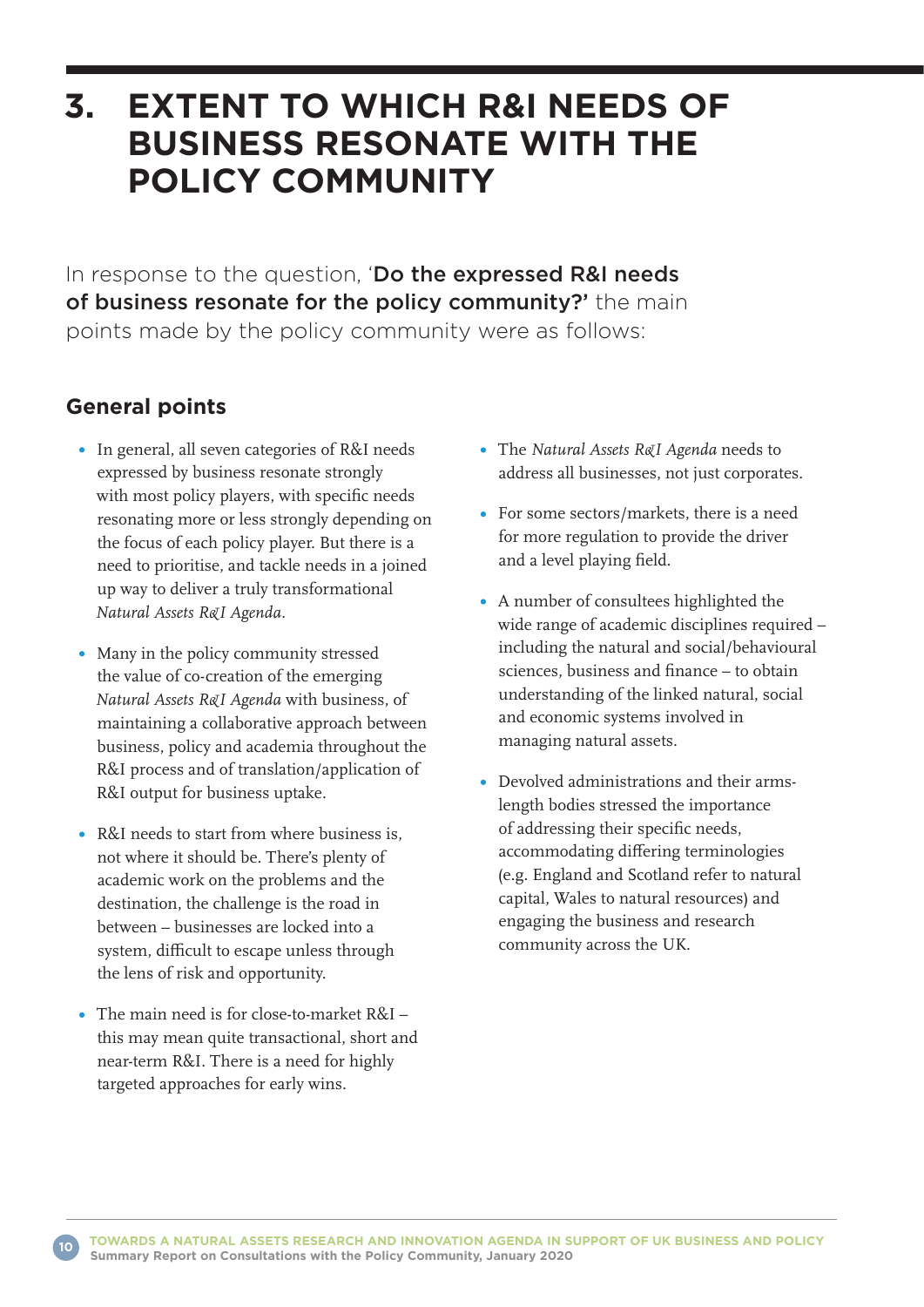### **Basic research**

The policy community did not often highlight the need for basic research, but a number of areas in which basic research is needed were identified and resonate with the R&I needs identified by business within this category. These included:

- Ecological condition and connectivity.
- Landscape/aesthetic values of nature.
- Resilience of natural systems.
- Relationships between habitat types, natural assets, ecosystem service flows, benefits and values.
- Natural capital as a carbon sink what evidence/cases are there for this, what co-benefits?
- Assessing the robustness of the science on nature-based solutions (NbS) – extent to which we can rely on NbS to do specific things in specific places, extent to which solutions are transferable or place-specific.
- How to produce food and deliver environmental public goods.
- Behavioural research, including network/ graph theory, on how farmers/landowners relate to one another and spread behavioural change.
- Optimising the Green Belt for both natural assets and development.

### **Data for business**

The policy community highlighted a range of R&I needs relating to data issues, and that resonate with the R&I needs identified by business within this category, including:

- Evidence for baselines, targets, and measurement of change in natural assets, including place-specific data, condition and ecological connectivity, e.g. in relation to 25YEP indicators, Office for Environmental Protection targets for environmental improvement.
- Better definition of the stock of natural assets and dependencies of supply chains on natural assets, to understand business linkages and underpin scenario planning.
- Mapping of land ownership and natural assets to underpin optimal allocation of land for housing and other development.
- Habitat connectivity mapping.
- Business and finance-friendly data and analytics for natural assets, including for analysis of physical and transition risk in relation to climate- (and nature-) related financial disclosure.
- How to establish levels of confidence in relation to available data.
- Establishing what long-term monitoring of natural assets is required to inform business decision-making.
- Resolving barriers to business use of natural assets data (e.g. intellectual property).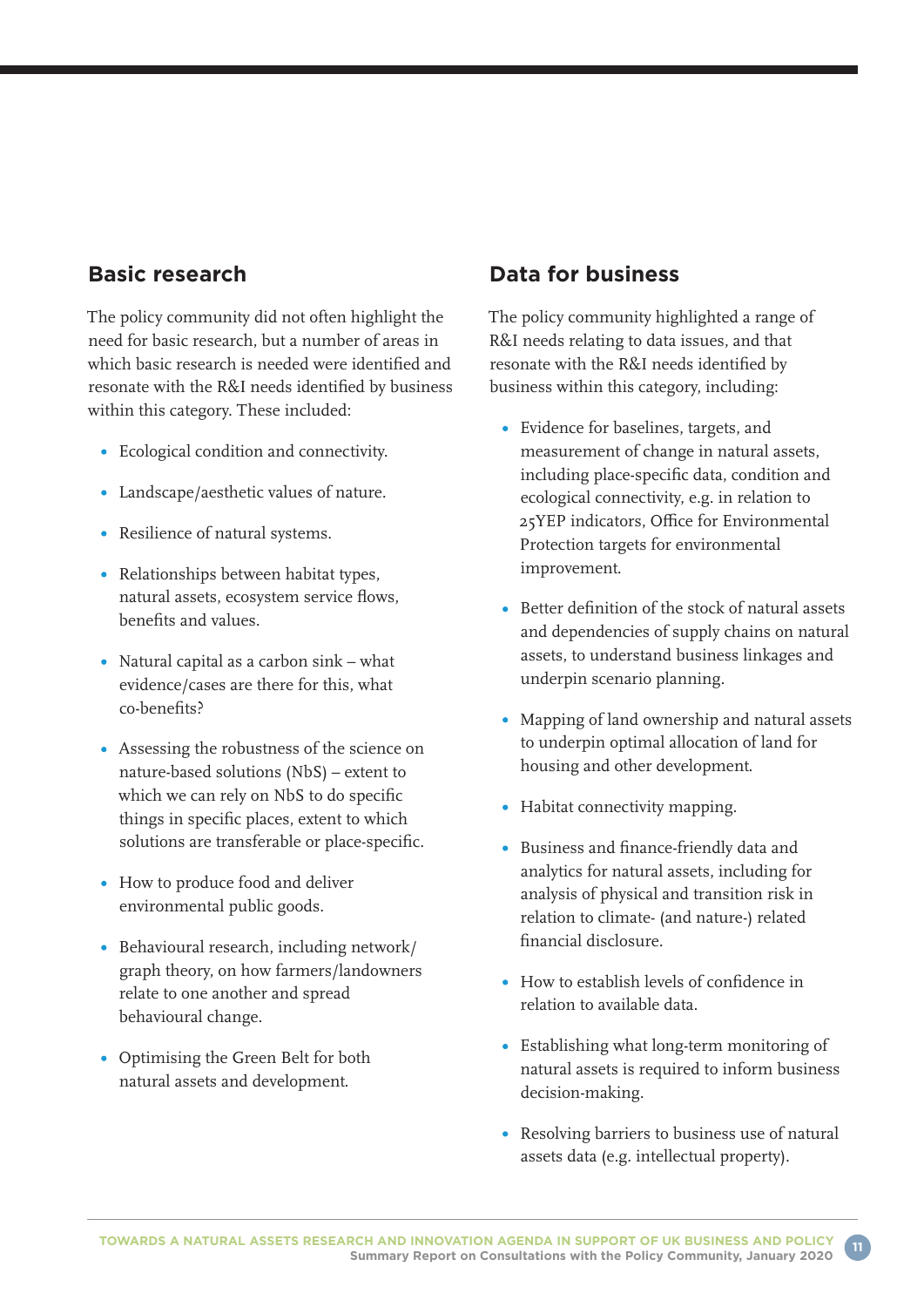#### **Frameworks, standards, models, metrics and other tools for business**

The policy community highlighted a range of R&I needs relating to frameworks, standards, metrics, models and other tools, and that resonate with the R&I needs identified by business within this category, including:

- Developing/consolidating frameworks, standards and methods for natural capital assessment and accounting that work across industry sectors and enhance coherence across the public and private sectors – and collating cases that show how natural capital assessment and accounting help improve business decision-making.
- Standards for sustainable finance, building on ongoing work (e.g. EU Taxonomy).
- Standards for sustainable/regenerative agriculture.
- Multi-scale modelling of land management/ land use to optimize carbon and co-benefits (i.e. multiple ecosystem services), develop land use scenarios, assess trade-offs between competing objectives/outcomes.
- Modelling/scenarios of future natural asset and ecosystem service values including under various climate scenarios.
- Targets, metrics, indicators, monitoring to measure outcomes in relation to the 25YEP, Environment Bill, Environmental Land Management System, carbon sequestration through land management, green infrastructure.
- Metrics, monitoring and analytics in relation to climate and nature-related financial disclosure, optimised for the finance sector.
- Guidance and tools for application of natural capital thinking at local planning authority and individual development levels.
- Tools to take into account a wider range of values relating to natural assets, including those values that are more difficult to monetize.

#### **Pilots, demonstrations, scaling of new business models/solutions**

The policy community highlighted a range of R&I needs relating to pilots, demonstrations and the scaling of business models and solutions, and that resonate with the R&I needs identified by business within this category, including:

- Understanding what motivates transformational change in business, which drivers (e.g. regulation, accounting, disclosure, etc.) are most effective.
- Addressing challenges of working across sectors and differing regulatory frameworks to look 'in the round' at land use, exploring the potential for common principles, shared data, etc.
- Pilots, demonstrations at relevant scales catchment, local planning authority, Local Nature Recovery Strategy, Local Industrial Strategy.
- Demonstration and scaling of new business models for biodiversity net gain / habitat banking.
- Trialling of the new Environmental Land Management System involving public payment for public goods, moving from input outcomebased payments.
- Behavioural research is needed on transition from conventional farming to sustainable land management.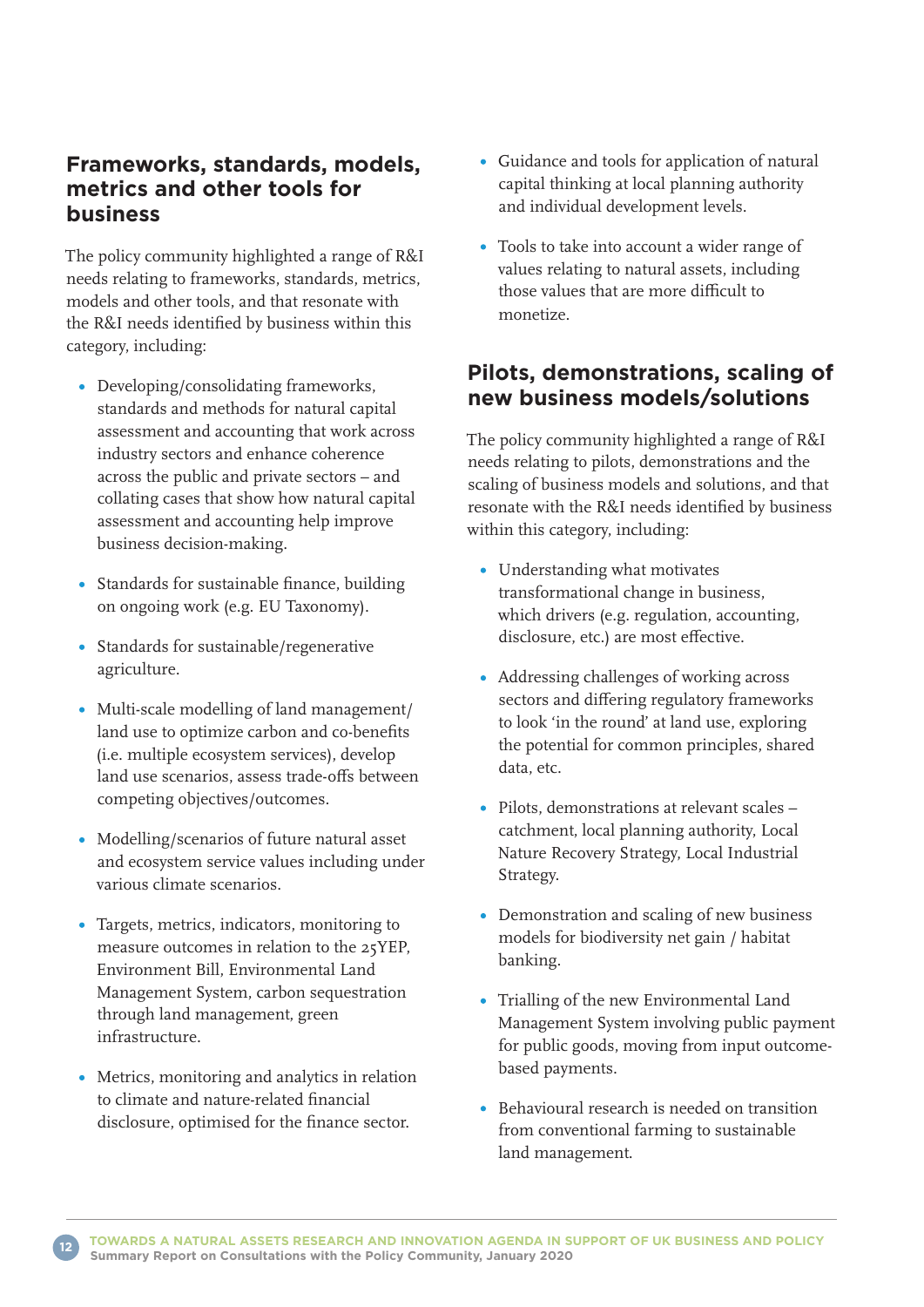- Context-specific trialling of new business models for production of cheap, healthy food (including novel proteins) while delivering environmental public goods.
- Assessing the robustness of nature-based solutions (NbS), the extent to which NbS are transferable or place-specific, the scale of avoided costs (e.g. reduced water treatment costs), reduced losses (e.g. flood damages), increased revenues.
- Establishing what level of information/ data companies need to make effective land management decisions that optimize natural assets and ecosystem services.
- Understanding what changes are needed in regulation (e.g. water regulation and pricing) to enable investment in natural assets.
- Piloting corporate natural assets-related financial disclosure.
- Piloting/demonstrating approaches to encouraging behavioural change for better management of natural assets.

#### **Developing natural asset markets, stimulating investment in business solutions**

The policy community highlighted a range of R&I needs that relate to developing natural asset markets and stimulating investment in business solutions, and that resonate with the R&I needs identified by business within this category, including:

Efficient design (including frameworks, standards, principles, guidance) and operation of other natural asset markets (e.g. woodland creation, peatland restoration, soil carbon sequestration, flood alleviation, water quality, nitrates…) – addressing issues including accreditation, certification, additionality,

market integrity, trading platforms, stacking of natural asset classes, spatial and temporal constraints, leakage effects.

- Expanding catchment/landscape-scale demonstrations to scale payment for ecosystem services schemes; what mechanisms can be developed to facilitate flow of funds – and linked to this, establishing the right regulatory framework, strategies, principles and tools to enable water utilities to invest in natural assets.
- Mandatory biodiversity gain: issues around market design, a project-based approach (i.e. individual developments) vs cumulative effects (of developments, and of offsets/ compensation), strategic use of offset funds (e.g. to optimise long-term biodiversity gain), extending net gain to national infrastructure, feasibility of extending mandatory biodiversity gain to mandatory natural capital / environmental gain.
- Development of natural asset markets for offset of corporate impacts on natural assets (as revealed through natural capital accounting).
- Complementarity between natural assets markets and public payments for public goods (ELMS).
- Transition to regenerative agriculture how to reduce risk, incentivize transition.
- Transition in hill farming systems to multi-purpose land management.
- Demonstrating material/financial relevance of natural assets to (business) investments, including attributing cash flow (new income, avoided costs) to investment in natural assets, making positive environmental externalities financeable, e.g. through debt finance, equity, bonds.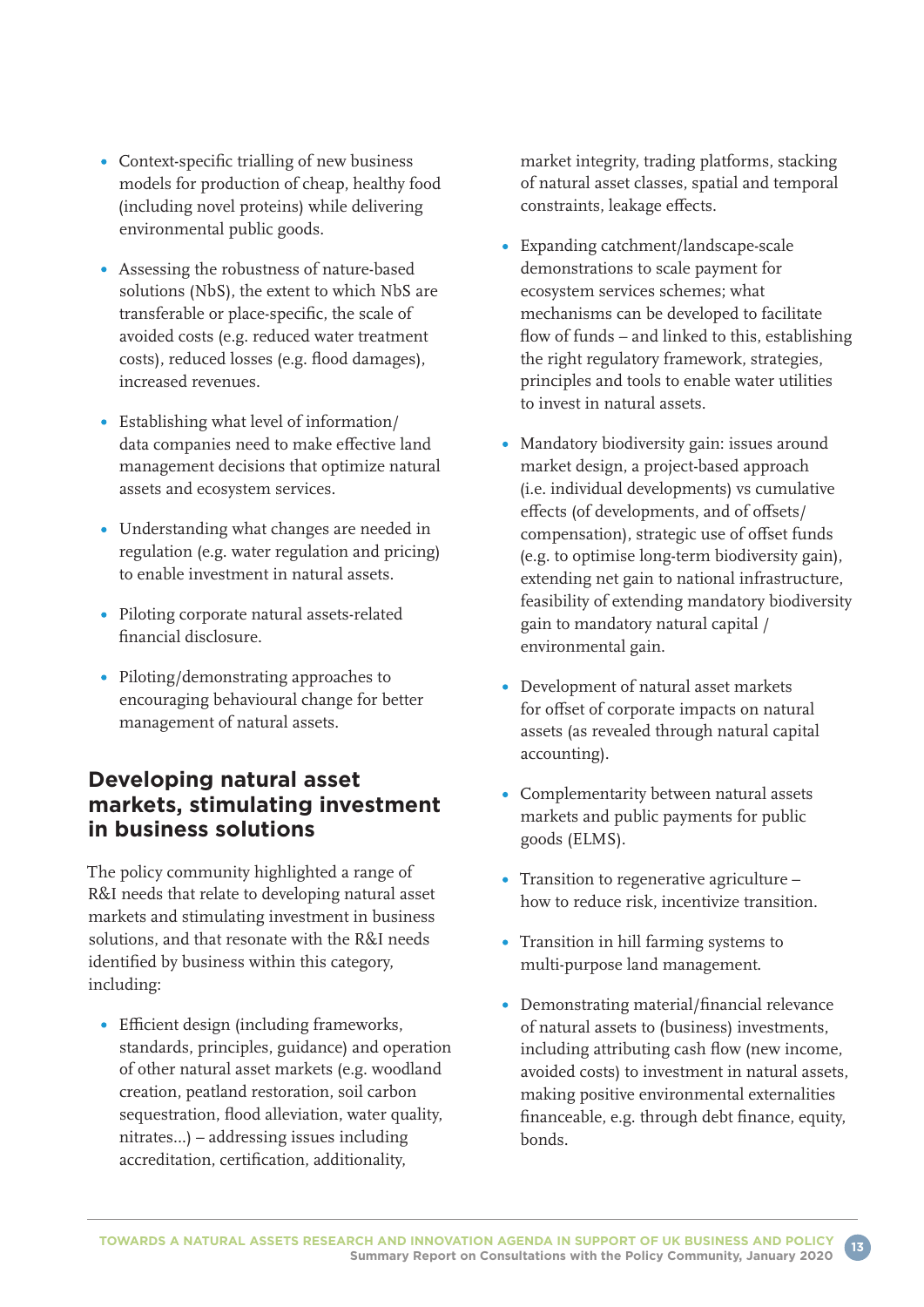- Greening finance, including methods to distinguish between 'green' and 'brown', concessional lending for businesses meeting sustainability targets, finance for carbon emissions reductions through land management.
- New financial instruments for natural assets, including blended finance – what part should public pay for and what part private?
- Climate analytics & new financial instruments in support of resilient infrastructure.
- Innovation around establishment of a national agro-ecological development bank to support transition to regenerative agriculture.
- Developing the financial regulatory framework for accounting, reporting and disclosure of impacts on natural assets.

#### **Assessing risks and resilience in relation to natural assets**

- Assessment/modelling of current and future risks related to natural assets, scenario planning, to inform risk calculations and pricing – e.g. what happens to natural assets in 1oC, 2oC scenarios and how does this affect business, security of supply, what is risk of stranded (capital) assets, how to enhance resilience of investments?
- R&I is needed on the role of the insurance sector in protecting/restoring natural assets (insurance industry is slow to move, risk averse).
- Resilience of nature, and business resilience in relation to natural assets, the role of nature-based solutions in enhancing business resilience and disaster risk reduction, and collective (cross-sector) approaches to mitigating natural asset risk.
- Going beyond climate-related financial disclosure to broader nature-related financial disclosure.
- Reducing regulatory risk (at national and local planning authority scales) of scaling and investing in restoration.
- Criteria for labelling products and for addressing climate risk and natural environment impacts together.

#### **Knowledge exchange, training and capacity-building**

- Knowledge exchange, training and capacity building that responds to industry need/pull, rather than academic push.
- **•** Better communicating materiality of natural assets to business.
- Enhancing online guidance on a implementing a natural capital approach in business.
- Engaging the accountancy profession in natural capital accounting.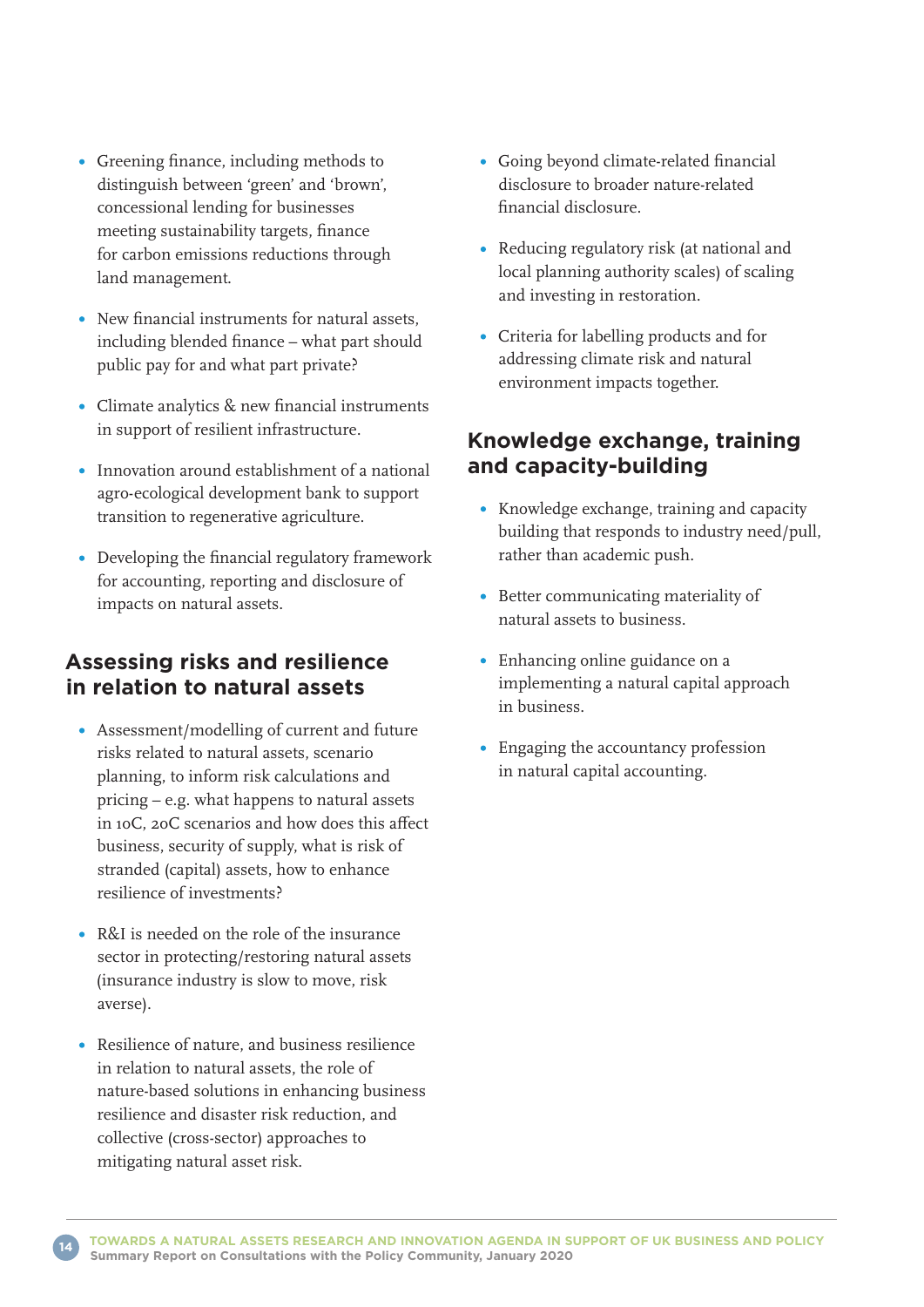# **4. APPETITE FOR COLLABORATION ON THE EMERGING NATURAL ASSETS R&I AGENDA**

In response to the question, 'What appetite is there in the policy community to collaborate on Natural Assets R&I Agenda in Support of Business?' the main points made by the policy community were as follows:

- In general, there is strong appetite in principle across the policy community to engage with business on the emerging *Natural Assets R&I Agenda,* including from:
	- Central Government Department for Environment, Food and Rural Affairs, Department for Business, Enterprise and Industrial Strategy, HM Treasury, Ministry of Housing, Communities and Local Government.
	- Devolved administrations Scottish Government, Welsh Government.
	- Arms Length Bodies Environment Agency, Natural England, Scottish Natural Heritage, Natural Resources Wales, Joint Nature Conservation Committee, Office for National Statistics.
	- Relevant Committees and Commissions – Natural Capital Committee; Adaptation Committee of the Committee on Climate Change; Food, Farming & Countryside Commission.
- The policy community is in general highly appreciative of the unprecedented co-creation by business and academia of the emerging *Natural Assets R&I Agenda* and considers this very timely.
- The strength of appetite for each organisation to engage will depend on the detail of the R&I needs taken up and the extent to which

these needs resonate with each organisation – including due attention to the differing approaches, terminologies and needs of the devolved administrations.

- Organisations have varying capacities to engage in the emerging *Natural Assets R&I Agenda* and this will need to be taken into account in taking this forward.
- Appetite from the public sector will be all the greater if the private sector is willing to put resources on the table. Private sector funding would feed in to the UK Government target to increase R&D expenditure to 2.4% of GDP by 2027. This could be re-assignment of existing industry R&D budget or new R&D budget. Some industry sectors may have greater capacity to contribute than others.
- UKRI and private sector funding for R&I may also help leverage other resources, including agri-environment funds, resources generated through emerging natural asset markets (e.g. around mandatory biodiversity gain, payment for ecosystem services) and foundation funding, for joined up work from research to innovation to market.
- The policy community can bring considerable relevant experience and expertise to the table and will be a key stakeholder in taking forward the emerging *Natural Assets R&I Agenda.*